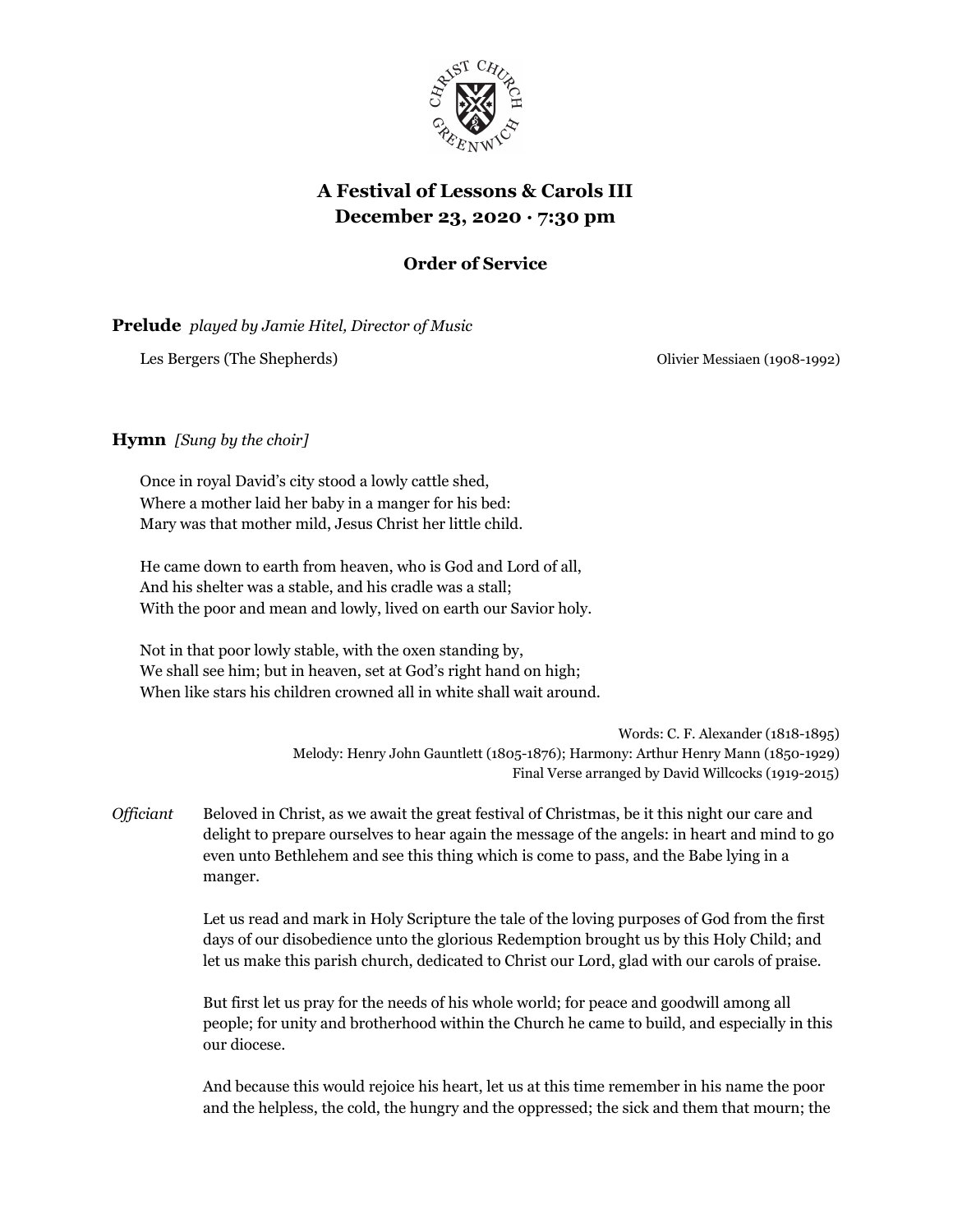

lonely and the unloved; the aged and the little children; all who know not the Lord Jesus, or who love him not, or who by sin have grieved his heart of love.

Lastly let us remember before God all those who rejoice with us, but upon another shore and in a greater light, that multitude which no man can number, whose hope was in the Word made flesh, and with whom, in the Lord Jesus, we are one for evermore.

These prayers and praises let us humbly offer up to the throne of heaven, in the words which Christ himself hath taught us:

*All* **Our Father, who art in heaven, hallowed be thy Name, thy kingdom come, thy will be done, on earth as it is in heaven. Give us this day our daily bread. And forgive us our trespasses, as we forgive those who trespass against us. And lead us not into temptation, but deliver us from evil. For thine is the kingdom, and the power, and the glory, for ever and ever. Amen.**

#### **First Lesson** *[Read by Susie Moore, alumna of the St. Cecilia Choir of Girls]* Genesis 3

God announces in the Garden of Eden that the seed of woman shall bruise the serpent's head.

And they heard the voice of the Lord God walking in the garden in the cool of the day: and Adam and his wife hid themselves from the presence of the Lord God amongst the trees of the garden. And the Lord God called unto Adam, and said unto him, Where art thou? And he said, I heard thy voice in the garden, and I was afraid, because I was naked; and I hid myself. And he said, Who told thee that thou wast naked? Hast thou eaten of the tree, whereof I commanded thee that thou shouldest not eat? And the man said, The woman whom thou gavest to be with me, she gave me of the tree, and I did eat. And the Lord God said unto the woman, What is this that thou hast done? And the woman said, The serpent beguiled me, and I did eat. And the Lord God said unto the serpent, Because thou hast done this, thou art cursed above all cattle, and above every beast of the field; upon thy belly shalt thou go, and dust shalt thou eat all the days of thy life: and I will put enmity between thee and the woman, and between thy seed and her seed; it shall bruise thy head, and thou shalt bruise his heel.

Thanks be to God.

#### **Carol** *[Sung by the choir]*

Adam lay ybounden, bounden in a bond; Four thousand winter thought he not too long.

And all was for an apple, an apple that he took, As clerkes finden written in their book.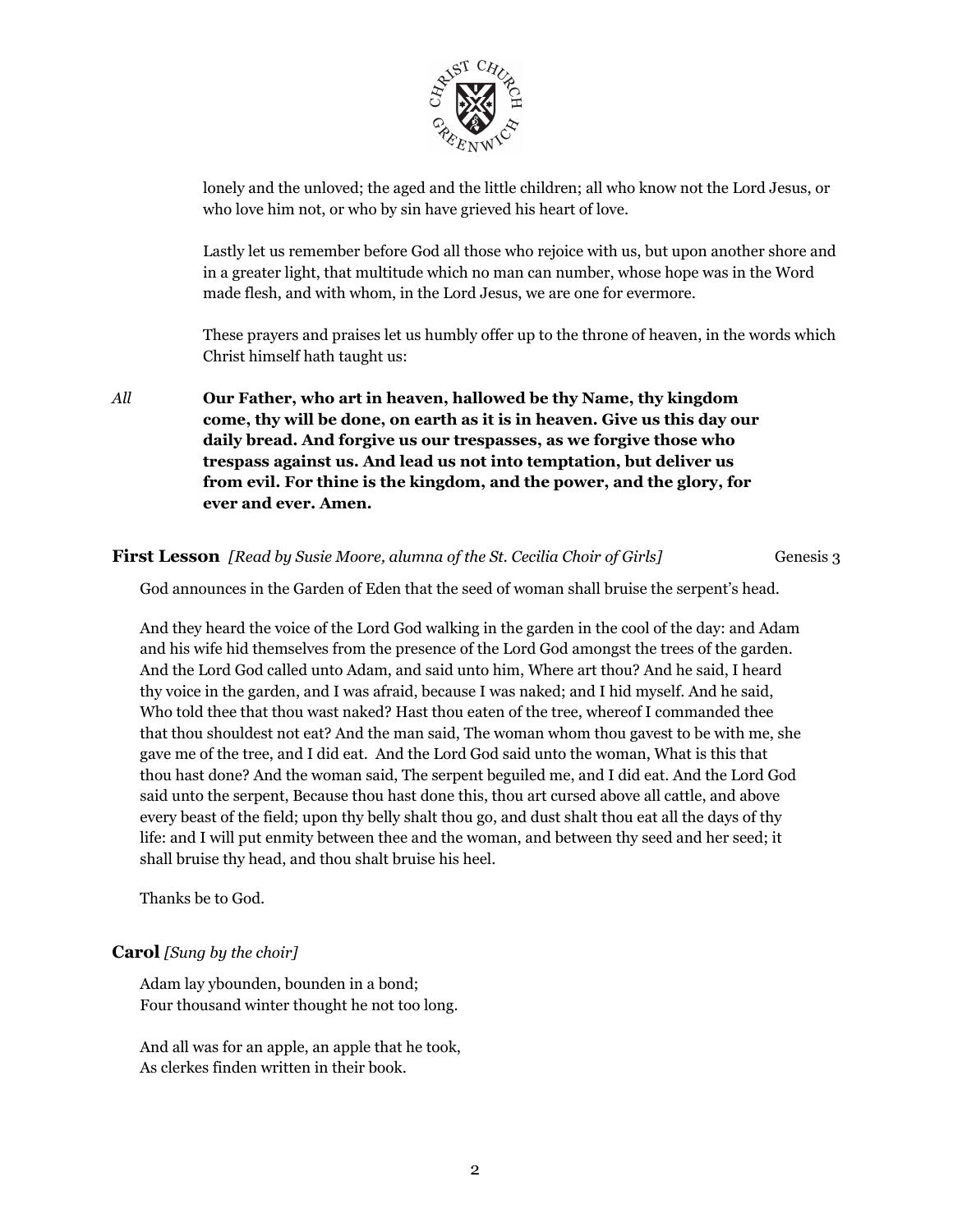

Ne had the apple taken been, the apple taken been, Ne had never our lady abeen heavené Queen.

Blessed be the time that apple taken was: Therefore we moun singen *Deo Gratias!*

> Words: 15th Century Anon. Music: Boris Ord (1897-1961)

# **Second Lesson** *[Read by Delly Ozanne, Director of the Christ Church Bell and Compline Choirs]*

Isaiah 9

Christ's birth and kingdom are foretold by Isaiah

The people that walked in darkness have seen a great light: they that dwell in the land of the shadow of death, upon them hath the light shined. For unto us a child is born, unto us a son is given: and the government shall be upon his shoulder: and his name shall be called Wonderful, Counselor, The mighty God, The everlasting Father, The Prince of Peace. Of the increase of his government and peace there shall be no end, upon the throne of David, and upon his kingdom, to order it, and to establish it with judgment and with justice from henceforth even for ever. The zeal of the Lord of hosts will perform this.

Thanks be to God.

#### **Hymn** *[Sung by the choir]*

God Rest you merry, gentlemen, Let nothing you dismay, For Jesus Christ our Savior Was born upon this day, To save us all from Satan's power When we were gone astray: *O tidings of comfort and joy.*

Now to the Lord sing praises, All you within this place, And with true love and brotherhood Each other now embrace; This holy tide of Christmas All others doth deface: *O tidings of comfort and joy.*

Words & Music: English Traditional Carol, arranged by David Willcocks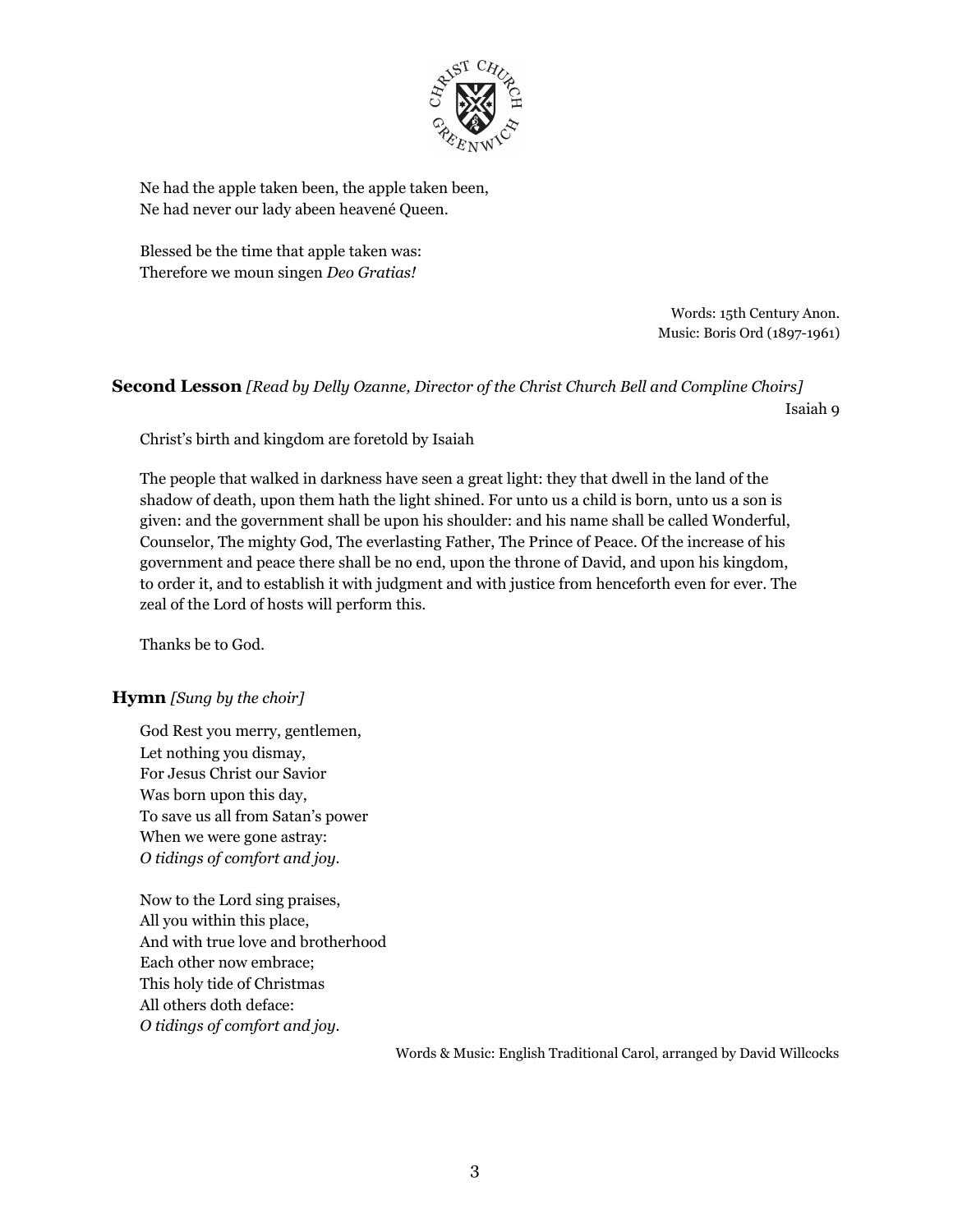

# **Third Lesson** *[Read by Dorothy Belshaw, Choir Parent]* Luke 1

The angel Gabriel salutes the Blessed Virgin Mary

And in the sixth month the angel Gabriel was sent from God unto a city of Galilee, named Nazareth, to a virgin espoused to a man whose name was Joseph, of the house of David; and the virgin's name was Mary. And the angel came in unto her, and said, Hail, thou that art highly favored, the Lord is with thee: blessed art thou among women. And when she saw him, she was troubled at his saying, and cast in her mind what manner of salutation this should be. And the angel said unto her, Fear not, Mary: for thou hast found favor with God. And, behold, thou shalt conceive in thy womb, and bring forth a son, and shalt call his name Jesus. He shall be great, and shall be called the Son of the Highest: and the Lord God shall give unto him the throne of his father David: and he shall reign over the house of Jacob for ever; and of his kingdom there shall be no end. Then said Mary unto the angel, How shall this be, seeing I know not a man? And the angel answered and said unto her, The Holy Ghost shall come upon thee, and the power of the Highest shall overshadow thee: therefore also that holy thing which shall be born of thee shall be called the Son of God. And Mary said, Behold the handmaid of the Lord; be it unto me according to thy word. And the angel departed from her.

Thanks be to God.

# **Carol** *[Sung by the choir]*

A great and mighty wonder, a full and holy cure! The virgin bears the Infant with virgin honor pure. Repeat the hymn again! "To God on high be glory And peace on earth to men!"

The Word becomes incarnate and yet remains on high! And cherubim sing anthems to shepherds from the sky. Repeat the hymn again! "To God on high be glory And peace on earth to men!"

While thus they sing your Monarch, those bright angelic bands, Rejoice, ye vales and mountains, ye oceans clap your hands. Repeat the hymn again! "To God on high be glory And peace on earth to men!"

> Words: St. Germanus (634-734); Translation, J. M. Neale Melody: Old German Tune; Harmony, Michael Praetorius (1571-1621)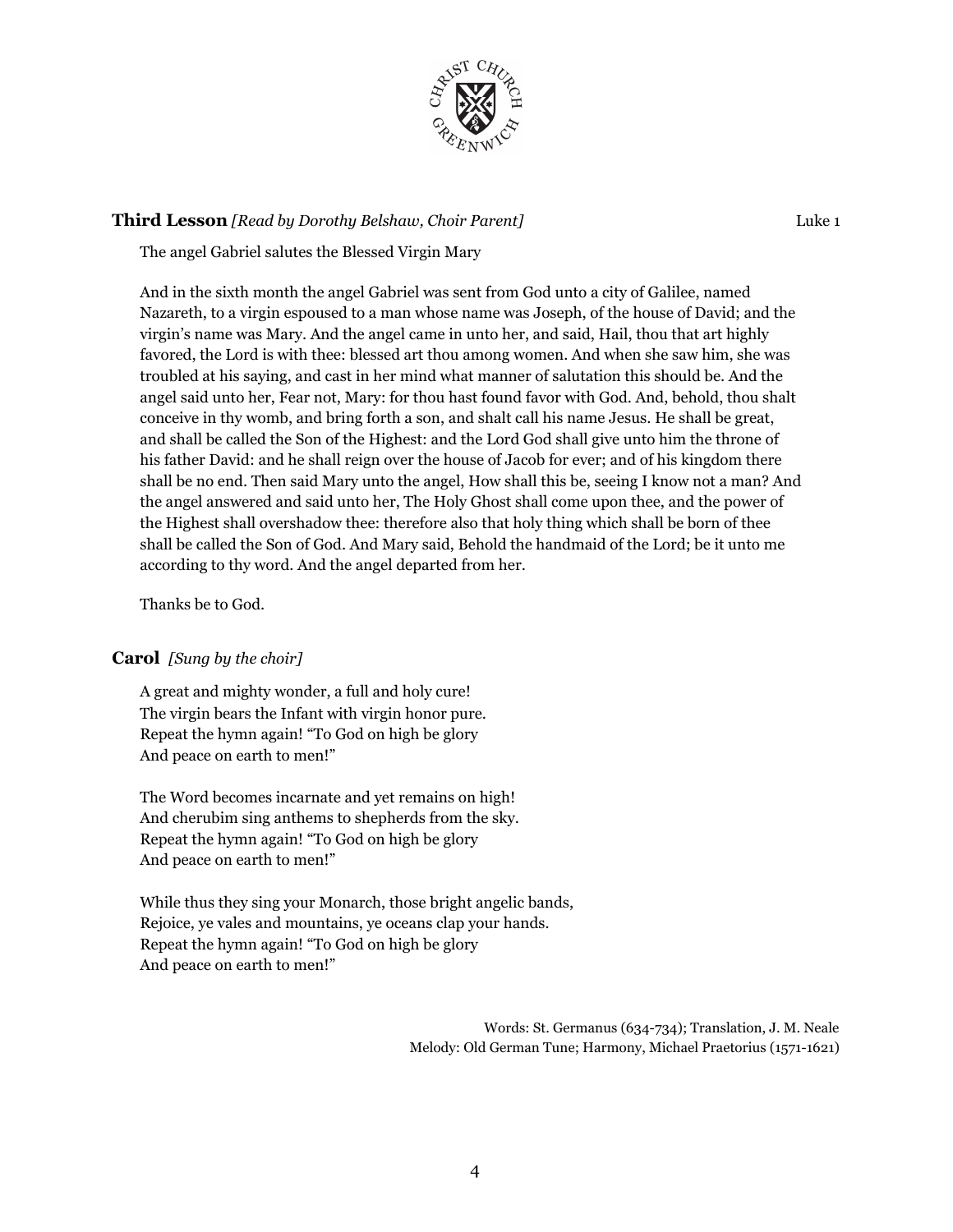

#### **Fourth Lesson** *[Read by Jonathan Vaughn, Associate Director of Music]* Matthew 1

#### St Matthew tells of the birth of Jesus

Now the birth of Jesus Christ was on this wise: When as his mother Mary was espoused to Joseph, before they came together, she was found with child of the Holy Ghost. Then Joseph her husband, being a just man, and not willing to make her a publick example, was minded to put her away privily. But while he thought on these things, behold, the angel of the Lordappeared unto him in a dream, saying, Joseph, thou son of David, fear not to take unto thee Mary thy wife: for that which is conceived in her is of the Holy Ghost. And she shall bring forth a son, and thou shalt call his name JESUS: for he shall save his people from their sins. Now all this was done, that it might be fulfilled which was spoken of the Lord by the prophet, saying, Behold, a virgin shall be with child, and shall bring forth a son, and they shall call his name Emmanuel, which being interpreted is, God with us.

Thanks be to God.

#### **Carol** *[Sung by the choir]*

Infant holy, Infant lowly, For his bed a cattle stall; Oxen lowing, Little knowing Christ the babe is Lord of all. Swift are winging Angels singing, Nowells ringing, Tidings bringing, Christ the babe is Lord of all.

Flocks were sleeping, Shepherds keeping Vigil till the morning new; Saw the glory, Heard the story, Tidings of a gospel true. Thus rejoicing, Free from sorrow, Praises voicing, Greet the morrow, Christ the babe was born for you!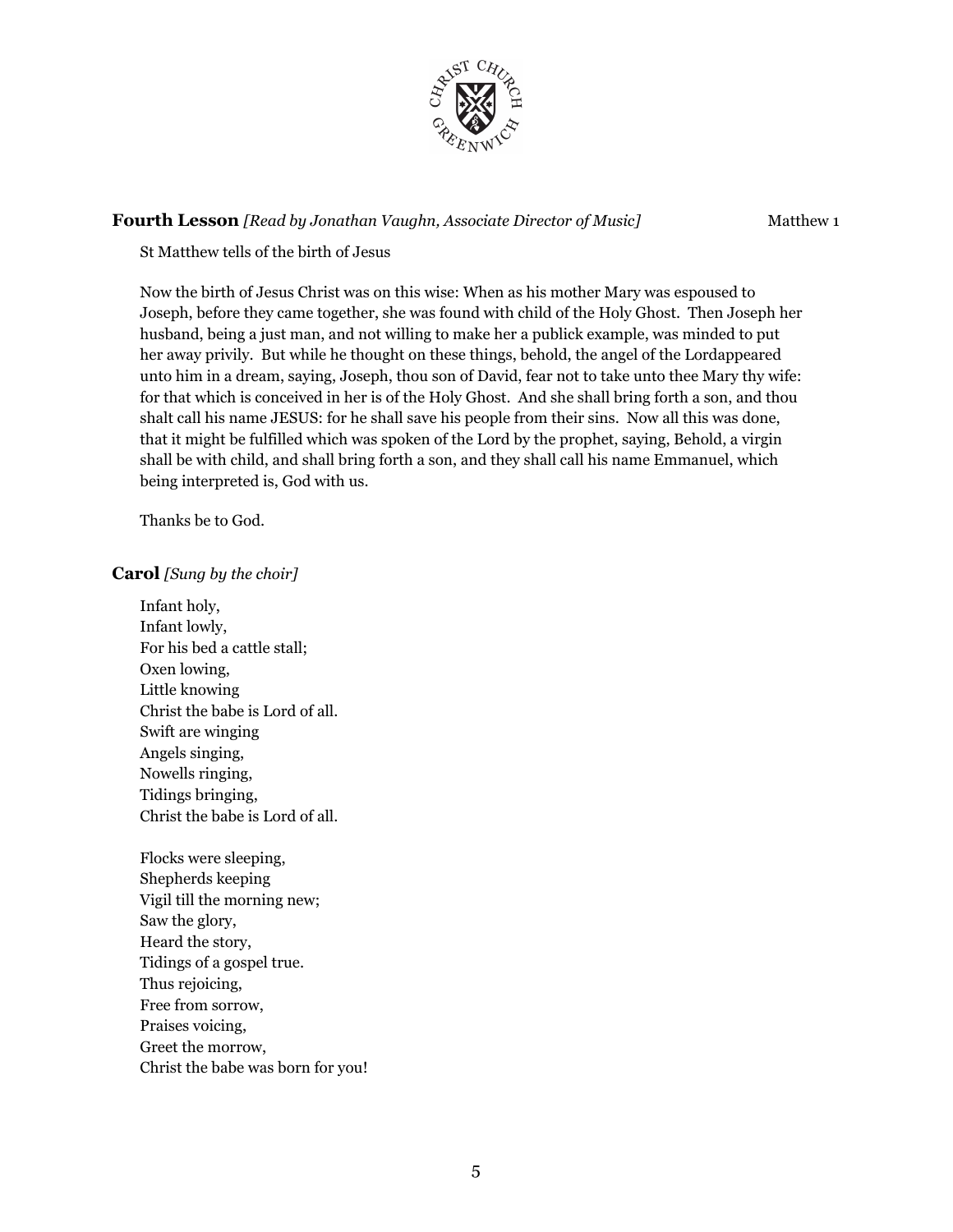

Polish Traditional Carol; words translated by Edith Reed (1885-1933) Music arranged by David Willcocks

#### **Fifth Lesson** *[Read by Rob Morris, former choir parent]* Luke 2

#### The Shepherds go to the manger

AND there were in the same country shepherds abiding in the field, keeping watch over their flock by night. And, lo, the angel of the Lord came upon them, and the glory of the Lord shone round about them: and they were sore afraid. And the angel said unto them, Fear not: for, behold, I bring you good tidings of great joy, which shall be to all people. For unto you is born this day in the city of David a Savior, which is Christ the Lord. And this shall be a sign unto you; Ye shall find the babe wrapped in swaddling clothes, lying in a manger. And suddenly there was with the angel a multitude of the heavenly host praising God, and saying, Glory to God in the highest, and on earth peace, good will toward men. And it came to pass, as the angels were gone away from them into heaven, the shepherds said one to another, Let us now go even unto Bethlehem, and see this thing which is come to pass, which the Lord hath made known unto us. And they came with haste, and found Mary, and Joseph, and the babe lying in a manger.

Thanks be to God.

#### **Carol** *[Sung by the choir]*

Going through the hills on a night all starry On the way to Bethlehem, Far away I heard a shepherd boy piping On the way to Bethlehem.

*Angels in the sky brought this message nigh: "Dance and sing for joy that Christ the newborn King Is come to bring us peace on earth, And He's lying cradled there at Bethlehem."*

"Tell me, shepherd boy piping tunes so merrily On the way to Bethlehem, Who will hear your tunes on these hills so lonely On the way to Bethlehem?"

"None may hear my pipes on these hills so lonely On the way to Bethlehem; But a King will hear me play sweet lullabies When I get to Bethlehem."

*Angels in the sky came down from on high,*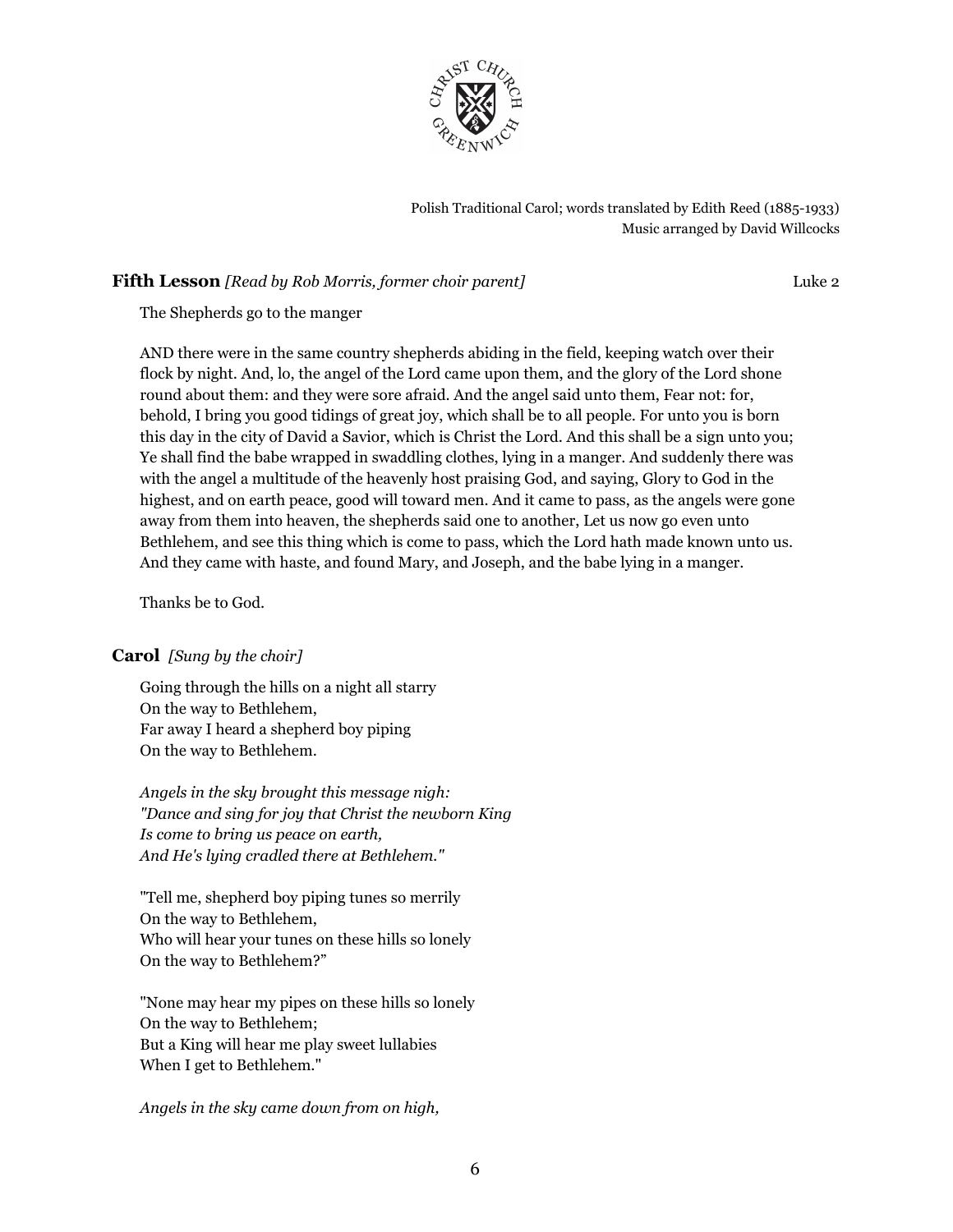

*Hovered over the manger where the babe was lying Cradled in the arms of his mother Mary, Sleeping now at Bethlehem.*

"Where is this new King, shepherd boy piping merrily, Is He there at Bethlehem?" "I will find Him soon by the star shining brightly In the sky o'er Bethlehem."

*Angels in the sky brought this message nigh: "Dance and sing for joy that Christ the newborn King Is come to bring us peace on earth, And He's lying cradled there at Bethlehem."*

"May I come with you, shepherd boy piping merrily, Come with you to Bethlehem? Pay my homage too at the new King's cradle Is it far to Bethlehem?"

*Angels in the sky brought this message nigh: "Dance and sing for joy that Christ the newborn King Is born in the stable yonder, born for you at Bethlehem."*

Shepherd's Pipe Carol, words and music by John Rutter (b. 1945)

#### **Sixth Lesson** *[Read by the Rev. Shancia Jarrett, Curate]* Matthew 2

The wise men are led by the star to Jesus

Now when Jesus was born in Bethlehem of Judaea in the days of Herod the king, behold, there came wise men from the east to Jerusalem, saying, Where is he that is born King of the Jews? for we have seen his star in the east, and are come to worship him. When Herod the king had heard these things, he was troubled, and all Jerusalem with him. And when he had gathered all the chief priests and scribes of the people together, he demanded of them where Christ should be born.

And they said unto him, In Bethlehem of Judaea: for thus it is written by the prophet, And thou Bethlehem, in the land of Judah, art not the least among the princes of Judah: for out of thee shall come a Governor, that shall rule my people Israel. Then Herod, when he had privily called the wise men, inquired of them diligently what time the star appeared. And he sent them to Bethlehem, and said, Go and search diligently for the young child; and when ye have found him, bring me word again, that I may come and worship him also. When they had heard the king, they departed; and lo, the star, which they saw in the east, went before them, till it came and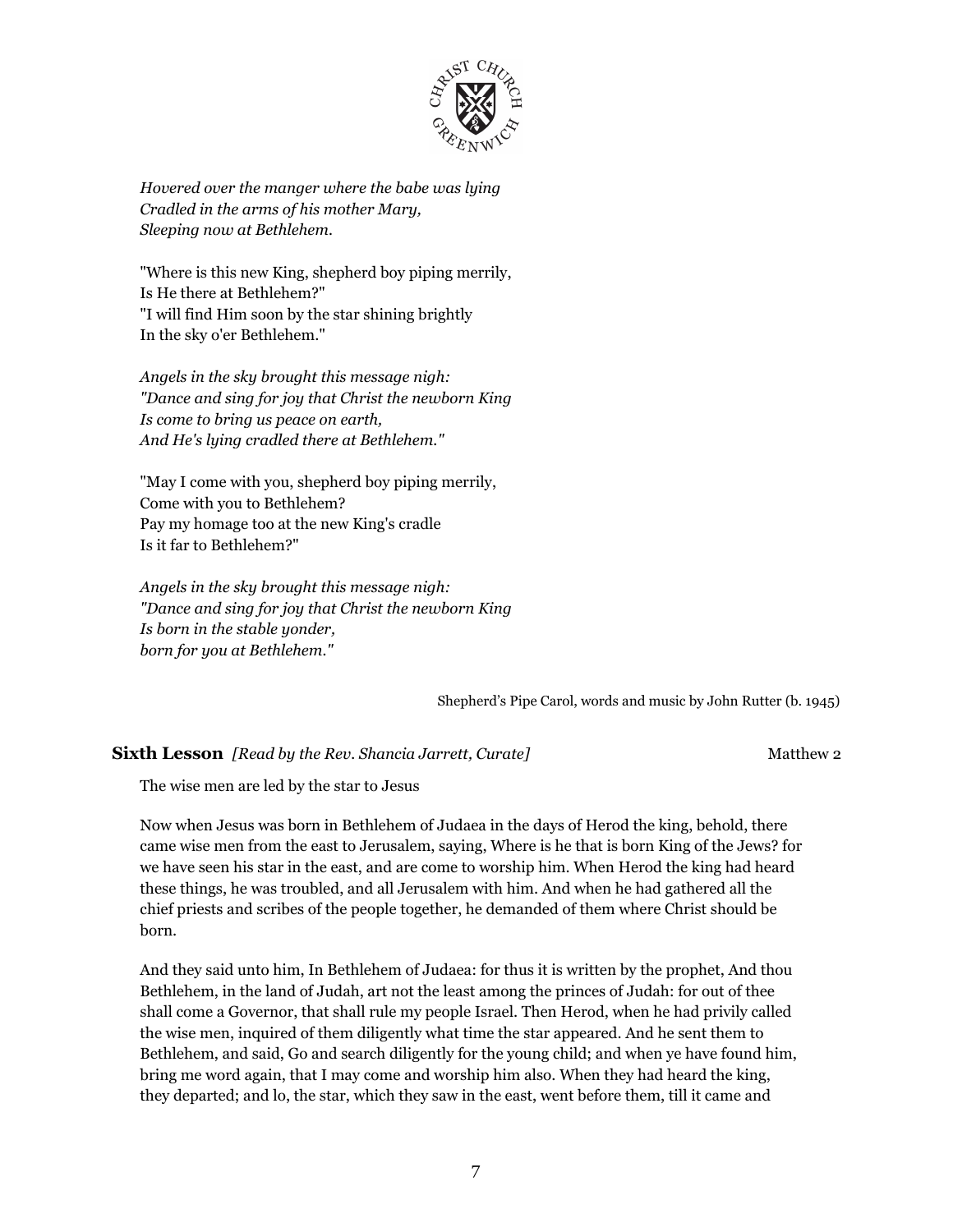

stood over where the young child was. When they saw the star, they rejoiced with exceeding great joy. And when they were come into the house, they saw the young child with Mary his mother, and fell down, and worshipped him: and when they had opened their treasures, they presented unto him gifts, gold, and frankincense, and myrrh.

Thanks be to God.

#### **Hymn** *[Sung by the choir]*

O Come, all ye faithful, Joyful and triumphant, O come ye, O come ye to Bethlehem; Born the King of Angels: *O come, let us adore him, Christ the Lord.*

Sing, choirs of angels, Sing in exultation, Sing, all ye citizens of heaven above; 'Glory to God In the highest'. *O come, let us adore him, Christ the Lord.*

> Words: 18th Century Latin; Translated by F. Oakeley and others Tune: *Adeste Fideles*; Harmony: The English Hymnal Arranged by David Willcocks

#### **Seventh Lesson** *[Read by the Rev. Marek Zabriskie, Rector]* John 1

St John unfolds the great mystery of the Incarnation

IN the beginning was the Word, and the Word was with God, and the Word was God. The same was in the beginning with God. All things were made by him; and without him was not any thing made that was made. In him was life; and the life was the light of men. And the light shineth in darkness; and the darkness comprehended it not. There was a man sent from God, whose name was John. The same came for a witness, to bear witness of the light, that all men through him might believe. He was not that light, but was sent to bear witness of that light. That was the true light, which lighteth every man that cometh into the world. He was in the world, and the world was made by him, and the world knew him not. He came unto his own, and his own received him not. But as many as received him, to them gave he power to become the sons of God, even to them that believe on his name: who were born, not of blood, nor of the will of the flesh, nor of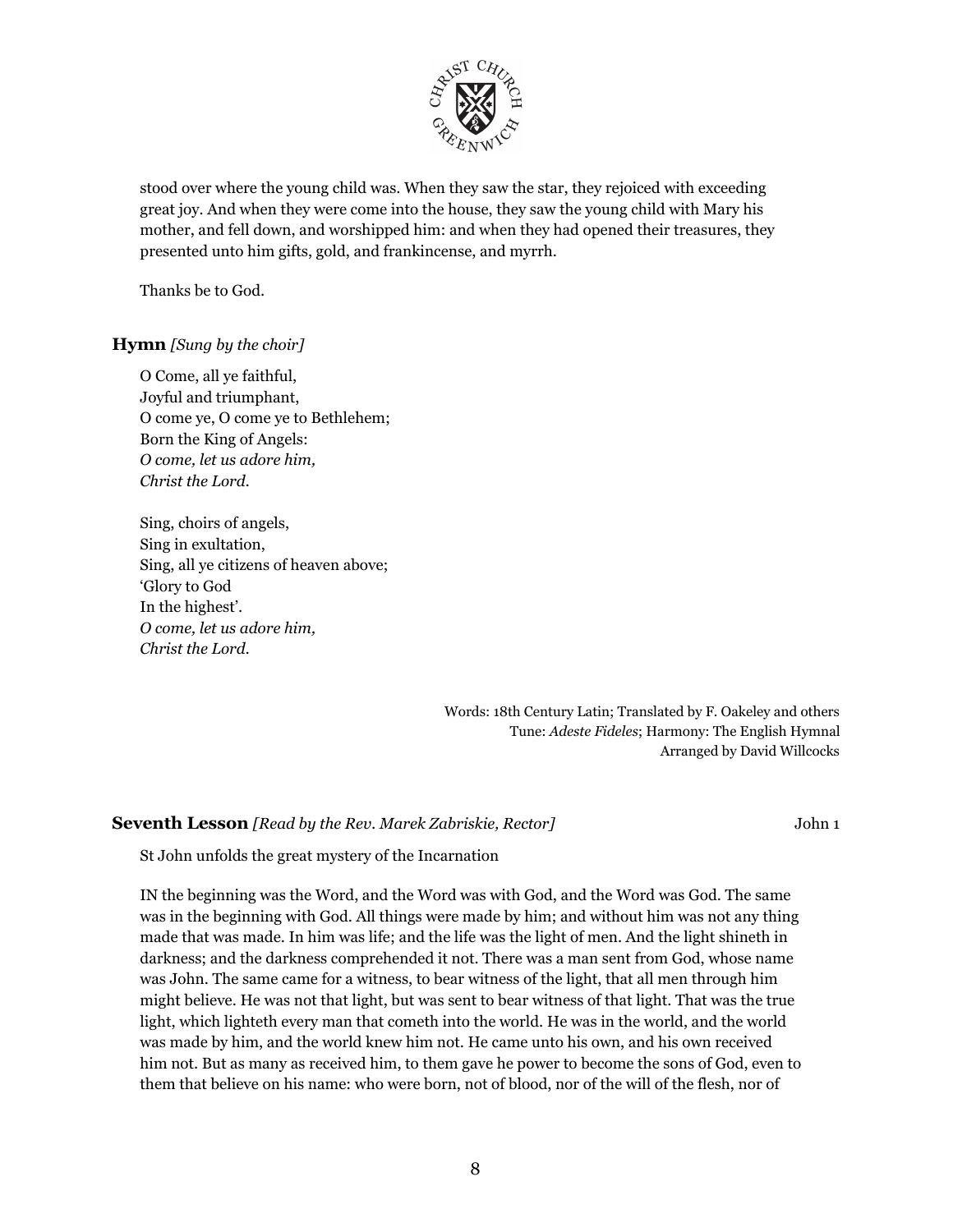

the will of man, but of God. And the Word was made flesh, and dwelt among us, and we beheld his glory, the glory as of the only-begotten of the Father, full of grace and truth.

Thanks be to God.

# **Greeting & Notices**

# ANNOUNCEMENTS: Sign up for Email and stay connected with all that we have to offer: [christchurchgreenwich.org/e-news](https://christchurchgreenwich.org/e-news/)

To support the ministry and witness of Christ Church, visit [bit.ly/givetochristchurch.](http://bit.ly/givetochristchurch) *Let us with gladness present the alms and oblations of our life and labor to the Lord.*

### **Collect**

| Officiant<br>People<br>Priest | The Lord be with you.<br>And with thy spirit.<br>Let us pray.                                                                                                                                                                                                                                                                                    |
|-------------------------------|--------------------------------------------------------------------------------------------------------------------------------------------------------------------------------------------------------------------------------------------------------------------------------------------------------------------------------------------------|
|                               | O God, who makest us glad with the yearly remembrance of the birth of thy only son,<br>Jesus Christ: Grant that as we joyfully receive him for our redeemer, so we may with<br>sure confidence behold him, when he shall come to be our judge; who liveth and<br>reigneth with thee and the Holy Ghost, one God, world without end. <b>Amen.</b> |

#### **Hymn** *[Sung by the choir]*

Hark! the herald angels sing Glory to the newborn King; Peace on earth and mercy mild, God and sinners reconciled: Joyful all ye nations rise, Join the triumph of the skies, With the angelic host proclaim, Christ is born in Bethlehem. *Hark! the herald angels sing Glory to the newborn King.*

Hail the heaven born Prince of Peace!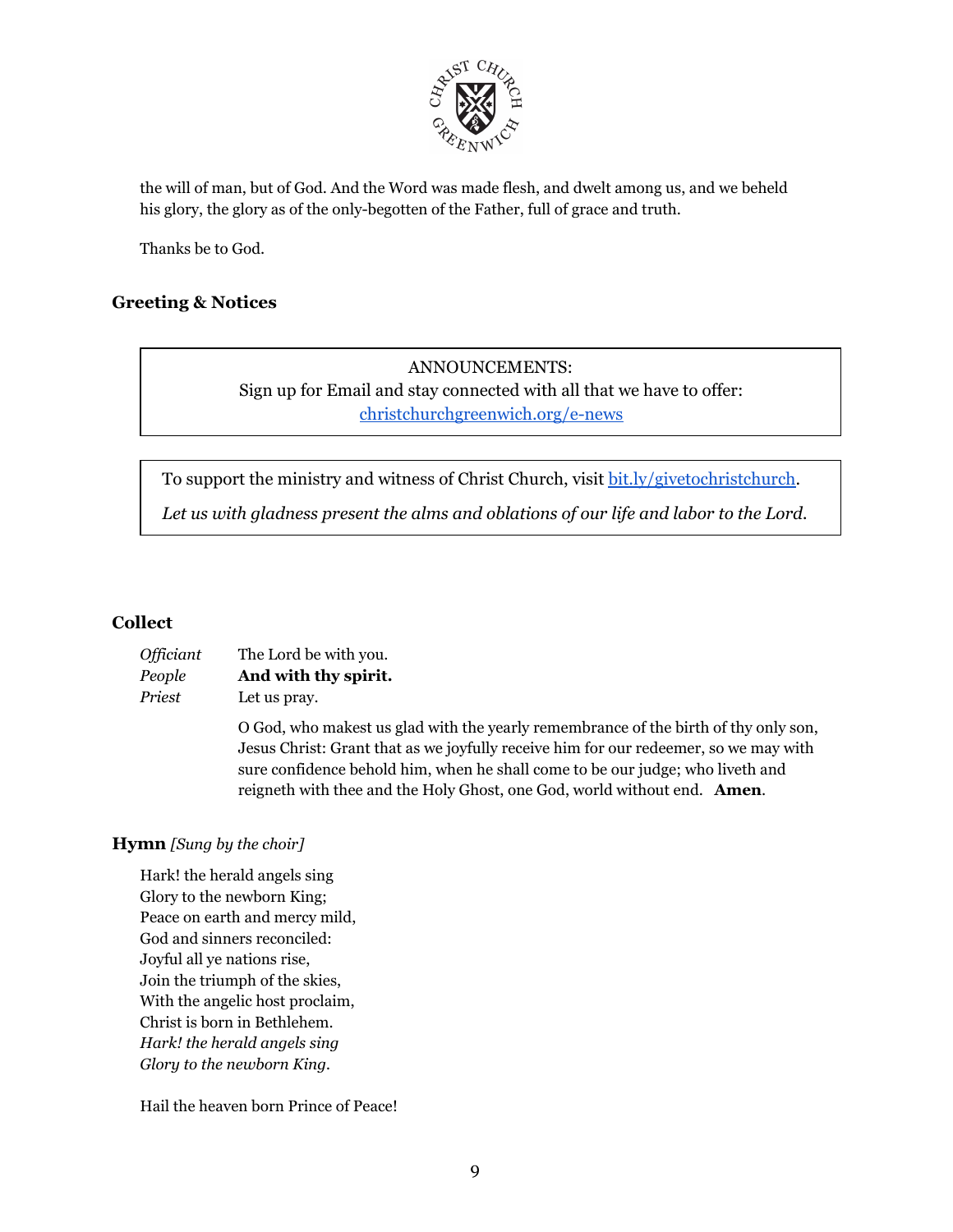

Hail the Sun of Righteousness! Light and life to all he brings, Risen with healing in his wings; Mild he lays his glory by, Born that man no more may die, Born to raise the sons of earth, Born to give them second birth. *Hark! the herald angels sing Glory to the newborn King.*

Words: Charles Wesley (1707-1788) and others Music: Felix Mendelssohn-Bartholdy (1809-1847) Final Verse arranged by Christopher Robinson (b. 1936)

# **Blessing** *[said by the Of iciant]*

May Christ, who by his Incarnation gathered into one things earthly and heavenly, grant you the fullness of inward peace and goodwill, and make you partakers of the divine nature; and the blessing of God Almighty, the Father, the Son and the Holy Spirit, be upon you and remain with you always. **Amen**.

# **Voluntary**

In dulci jubilo (BWV 729) J.S. Bach (1685-1750)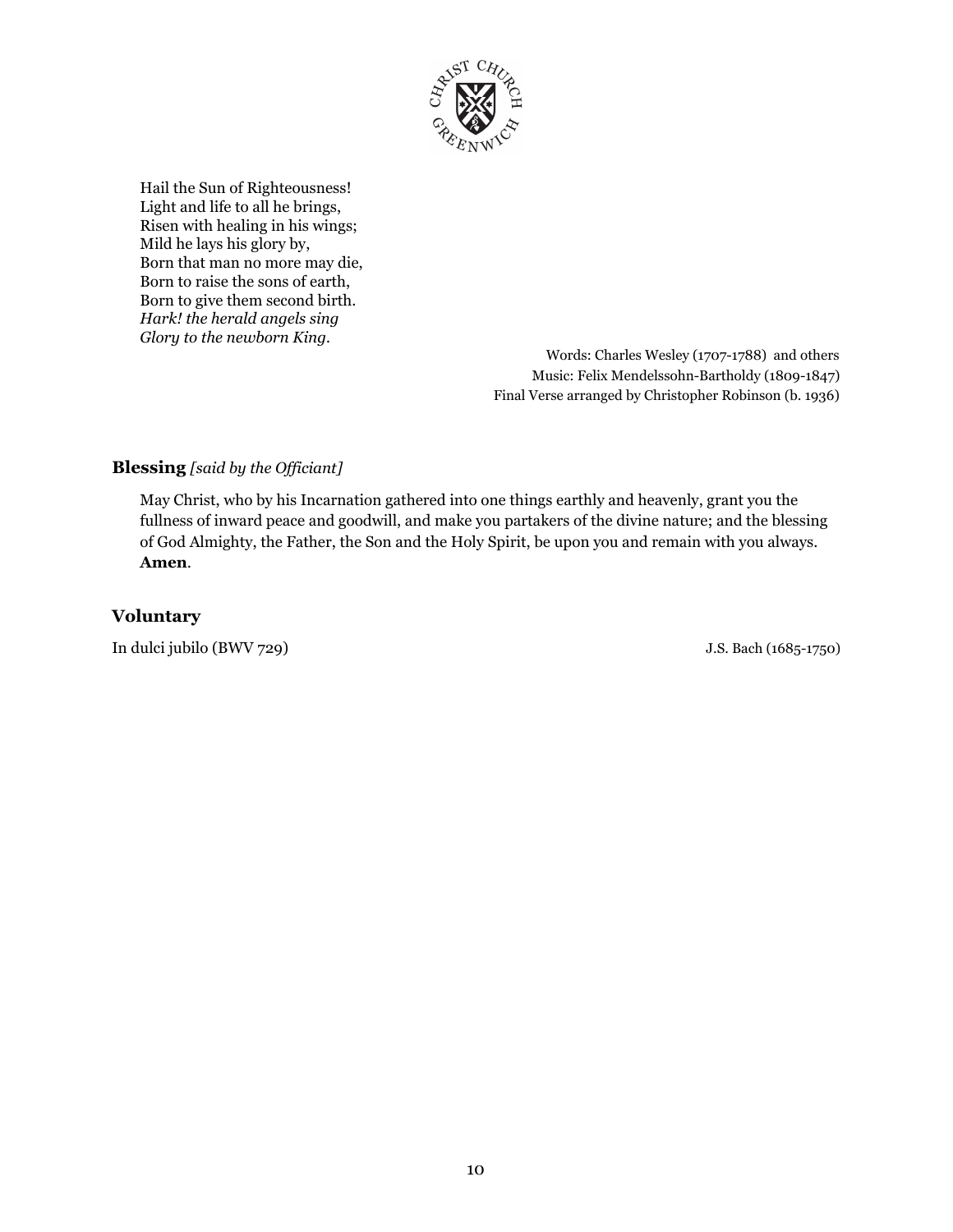

*When exiting the sanctuary, please use the transept (side) doors and shown in the map below:*



EAST PUTNAM AVENUE

If you have been moved by the witness of Christ Church and would like to know more about joining this parish, please visit [christchurchgreenwich.org/membership/.](https://christchurchgreenwich.org/membership/)

# **Serving Today**

| The Rev. Dr. Cheryl McFadden                |
|---------------------------------------------|
| <b>Christ Church Singers</b>                |
| Jamie Hitel                                 |
| Associate Director of Music Jonathan Vaughn |
| <b>Susan Ness</b>                           |
| David Michonski                             |
| Linda Michonski                             |
|                                             |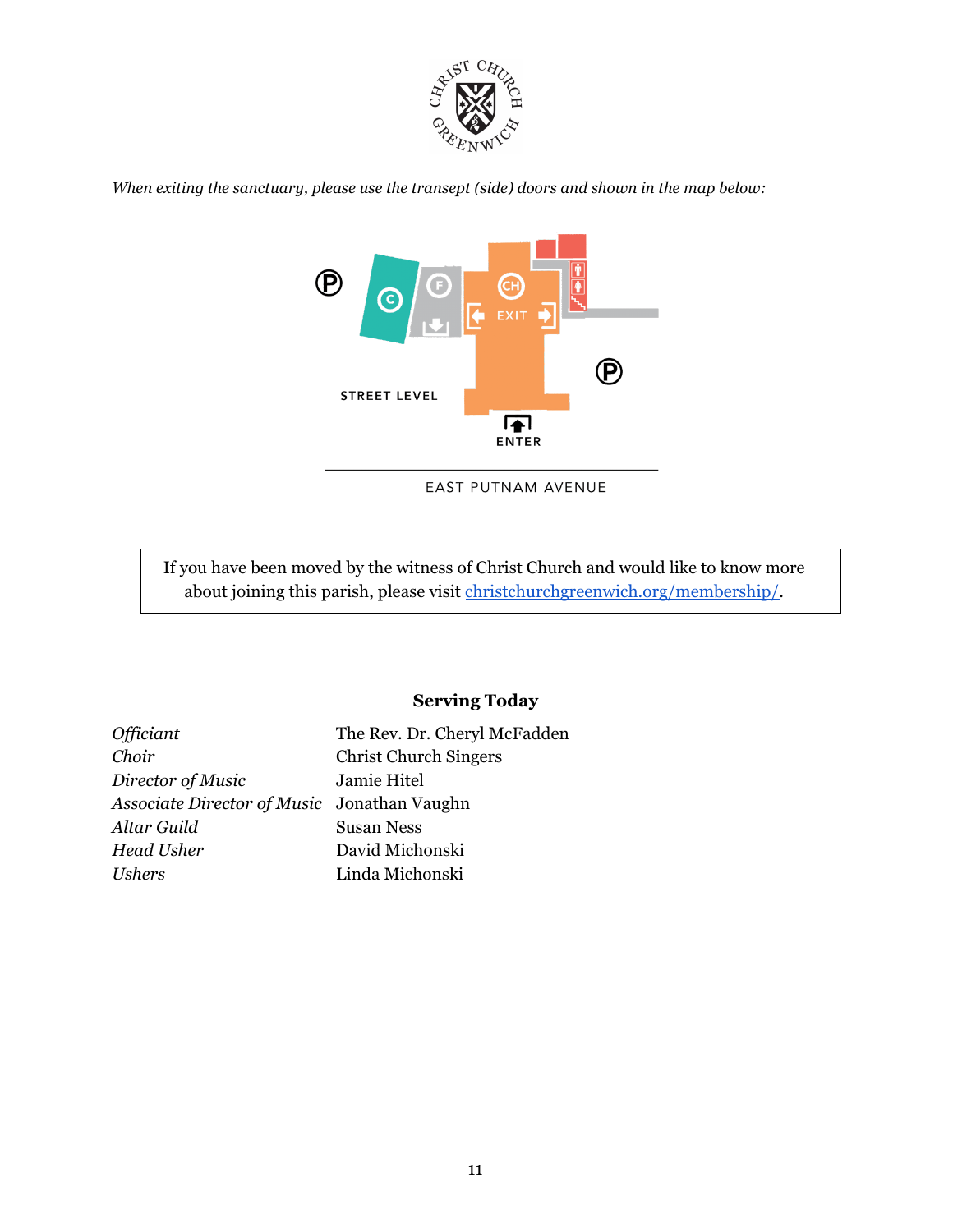

# **The Christmas decorations are given to the glory of God…**

*by Dr. & Mrs. Darrick E. Antell, in loving memory of Dr. & Mrs. E. James Antell and Dr. Stanley Sobottka;*

*by Peter, Beth, Emma, and Steele Barhydt, in loving memory of Robert & Muriel and Ceia Webb, Judge Robert & Grace Williamson, and Dirck Barhydt;*

*In loving memory of Anne Savage Barnum, by her family;*

*by Lucy & John Barrett, in loving memory of the families of Frances & Otey McClellan and Nancy & C. Redington Barrett;*

*by Jytte B. Maydole, in loving memory of her sons, Robert Beauregard and John Beauregard;*

*by Gail Stoddart, in loving memory of her mother, Nan C. Birdsey;*

*in loving memory of John Broderick, by his wife, Judy Broderick;*

*in loving memory of Vernon Howland Brown, veteran of WWII, 14th Armored Division, by Annette Brown and family;*

*by Mr. & Mrs. Lawrence S. DeVan and family, in loving memory of Dr. & Mrs. W. Todd DeVan and Mr. & Mrs. David S. LeVan;*

*by Sherry & George Dey, in memory of loved ones;*

*by the Edwards family, in loving memory of Charles & Lisa Edwards, Carlos & Winston Edwards, Agnes Kay, Bill Bowen, "Betty" Bowen, Mel & Peg Larson, Mel Larson, Jr., Aveneth D'Aquila, Robin Meadows, Robert Fahey and Francis*

*Ambrogio;by Daphne Finney, in memory of loved ones;*

*by Mandy Fry, in loving memory of her parents, Jack & Betty Cluett, and her brother, Ernest H. Cluett II;*

*in loving memory of James & Barrington Fuchs, by their family.*

*in loving memory of Lucy Hawley, by her sisters, Susan Hawley Kelly, Robin Hawley Wood and Courtney Hawley Newell;*

*by the Hotchkiss family, in loving memory of Joseph W. Hotchkiss, Eugenia W. Hotchkiss and Noah W. Hotchkiss;*

*by Deborah Huf ard, in loving memory of her husband, Phillip Huf ard, her son, Wick Huf ard, and her parents, Martha & Frank Battin;*

*by the William Hughes family, in memory of Ryland E.D. Chase and Helen Schley Hughes;*

*by Michael Kovner & Jean Doyen de Montaillou, in loving memory of Kathleen Dorothea Lane Kovner and Kathleen "Kay" Barbara Kovner;*

*in loving memory of Gloria Lange, by her daughter, Caryn Cluett Gregg and family;*

*in loving memory of Gloria Noel Lange, by her son, David Cluett, and her granddaughter, Skylar Cluett;*

*by the Lockhart and Djuranovic families, in loving memory of Grace Strahan Zoephel, Karl H. Zoephel, Grace Dagmar Strahan and Joseph C.J. Strahan;*